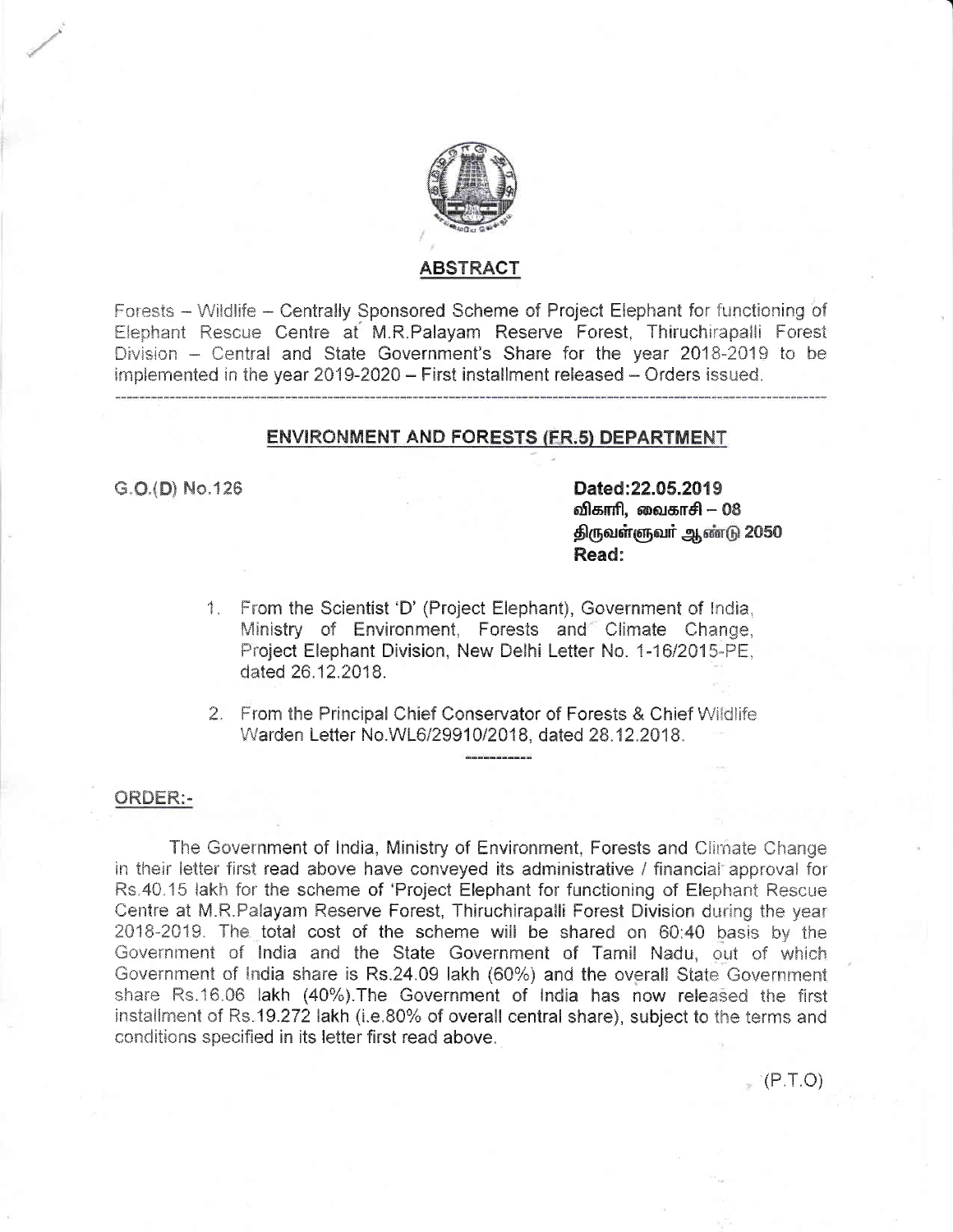2. The Principal Chief Conservator of Forests and Chief Wildlife Warden has requested the Government for administrative sanction of Rs.40.15 lakh and also to release a sum of Rs.32.12 lakh (first installment amount of Rs.19.272 lakh from Central Share  $+$  first installment amount of Rs.12.848 lakh from the State Share (80% of overall State Share) as first installment for implementing the scheme of 'Project Elephant' for functioning of Elephant Rescue Centre at M.R.Palayam Reserve Forest, Thiruchirapalli Forest Division during the year 2018-2019.

3. The Government after careful consideration accord administrative sanction for a sum of Rs.40.15 lakh (Rupees Forty lakh and fifteen thousand only) and release a sum of Rs.32.12 lakh (Rupees Thirty two lakhs and twelve thousand only) IRs.19.272 lakh from Central Share + Rs.12.848 lakh from the State Share (80% of overall State Share)] as first installment for implementing the scheme of 'Project Elephant' for functioning of Elephant Rescue Centre at M.R.Palayam Reserve Forest. Thiruchirapalli Forest Division for the year 2018-2019 to be implemented during 2019-2020 as detailed in the annexure to this order.

4. The expenditure sanctioned in para 3 above shall be debited to the following head of account:-

"4406 - Capital Outlay on Forestry and Wild Life - 02 Environmental Forestry and Wild Life - 110 Wildlife - Schemes shared between State and Centre - UQ Project Elephant - Creation of Elephant Rehabilitation and Rescue Centre - 416 Major works -01 Major works

(D.P. Code. 4406-02-110-UQ-41601)"

5. Necessary additional funds of Rs.32,12,000/- will be provided in Revised Estimates / Final Modified Appropriation 2019-2020 to meet the expenditure sanctioned in para 3 above. Pending provision of such funds, the Principal Chief Conservator of Forests and Chief Wildlife Warden is authorized to incur the expenditure. However, the above expenditure shall be brought to the notice of the Legislature by a Specific Inclusion in the Supplementary Estimates for the year 2019-2020. The Principal Chief Conservator of Forests and Chief Wildlife Warden is also directed to include the expenditure sanctioned above while sending the budget proposals for Revised Estimates / Final Modified Appropriation 2019-2020 and also send draft explanatory notes for inclusion of this expenditure in supplementary Estimates 2019-2020 to Finance (AHD&F) Department at an appropriate time without fail.

6. The Principal Chief Conservator of Forests and Chief Wildlife Warden shall ensure that the terms and conditions laid down by the Government of India in their letter first read above should be followed strictly. He is advised to observe economy measures so as to keep the actual expenditure to the minimum.

(Contd, page 3)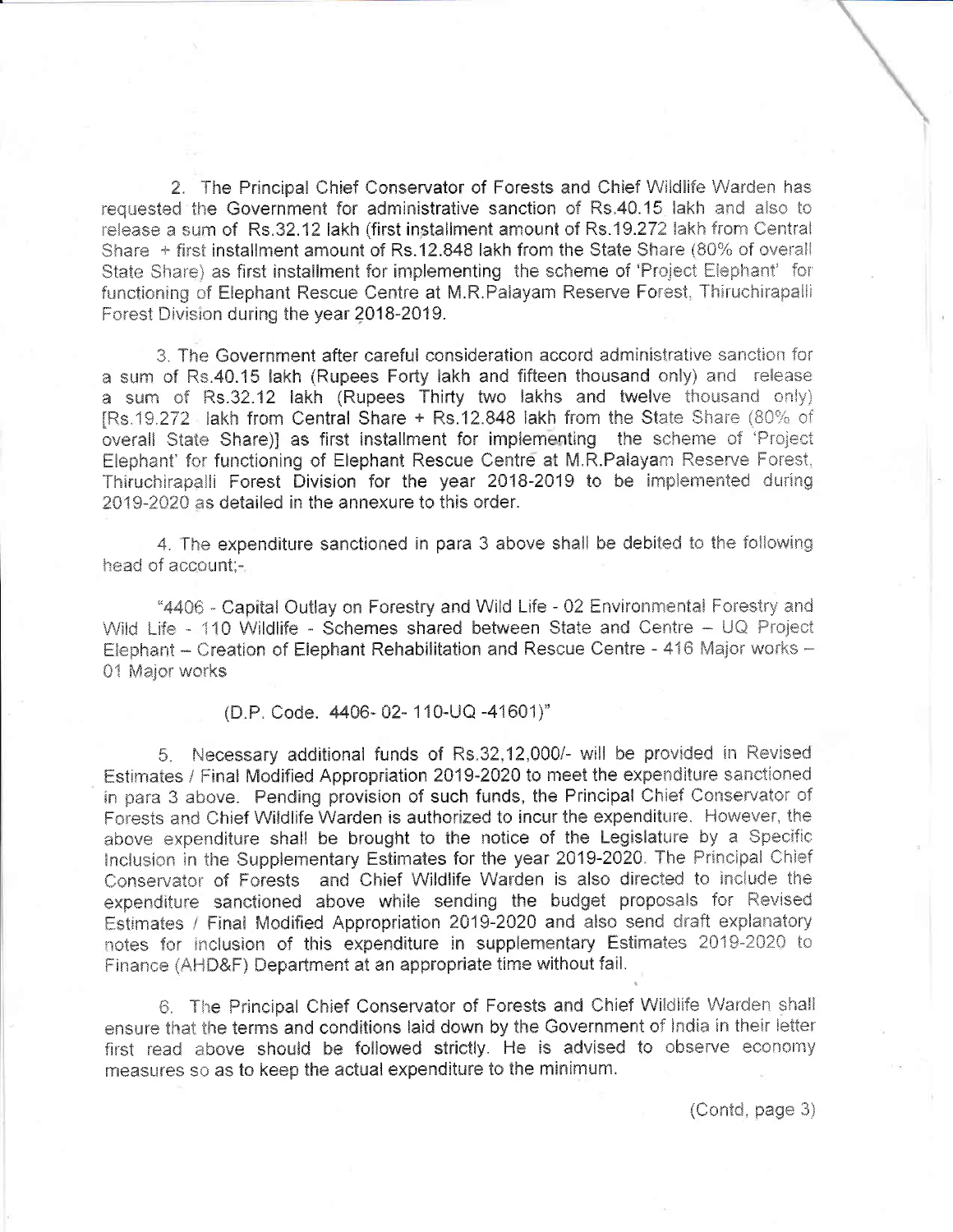7. This order issues with the concurrence of Finance Department vide its U.O.No.16067/AHD&F/2019, dated: 16.05.2019 and ASL No.274 (Two hundred and seventy four)

#### (BY ORDER OF THE GOVERNOR)

#### **SHAMBHU KALLOLIKAR PRINCIPAL SECRETARY TO GOVERNMENT**

To

The Principal Chief Conservator of Forests (HoD), Chennai-15.

The Principal Chief Conservator of Forests

and Chief Wildlife Warden, Chennai -15.

The Secretary to Government of India,

Ministry of Environment, Forests and Climate Change,

Indira Paryavaran Bhawan, JorBagh Road,

Aligani, New Delhi-110 003.

The Treasury Officer Concerned.

The Pay and Accounts Officer (South)  $\left\{ \right.$  (Through PCCF&CWW)

The Principal Accountant General (A&E), Chennai - 18.

The Accountant General-I/II, 361, Anna Salai, Chennai-18,

The Accountant General-I/II, 361, Anna Salai, Chennai-18(BN)

The Resident Audit Officer.

Office of the Principal Accountant General, (General and Social Sector Audit) Tamil Nadu Secretariat, Chennai - 9.

#### Copy to:

The Finance(AHD&F/BGII/BG.I) Department, Chennai-9.

The Financial Adviser, Office of the Principal Chief Conservator of Forests, Chennai-15.

#### /FORWARDED BY ORDER/

 $V_{\rm h}$ 

B. Suloc **SECTION OFFICER**